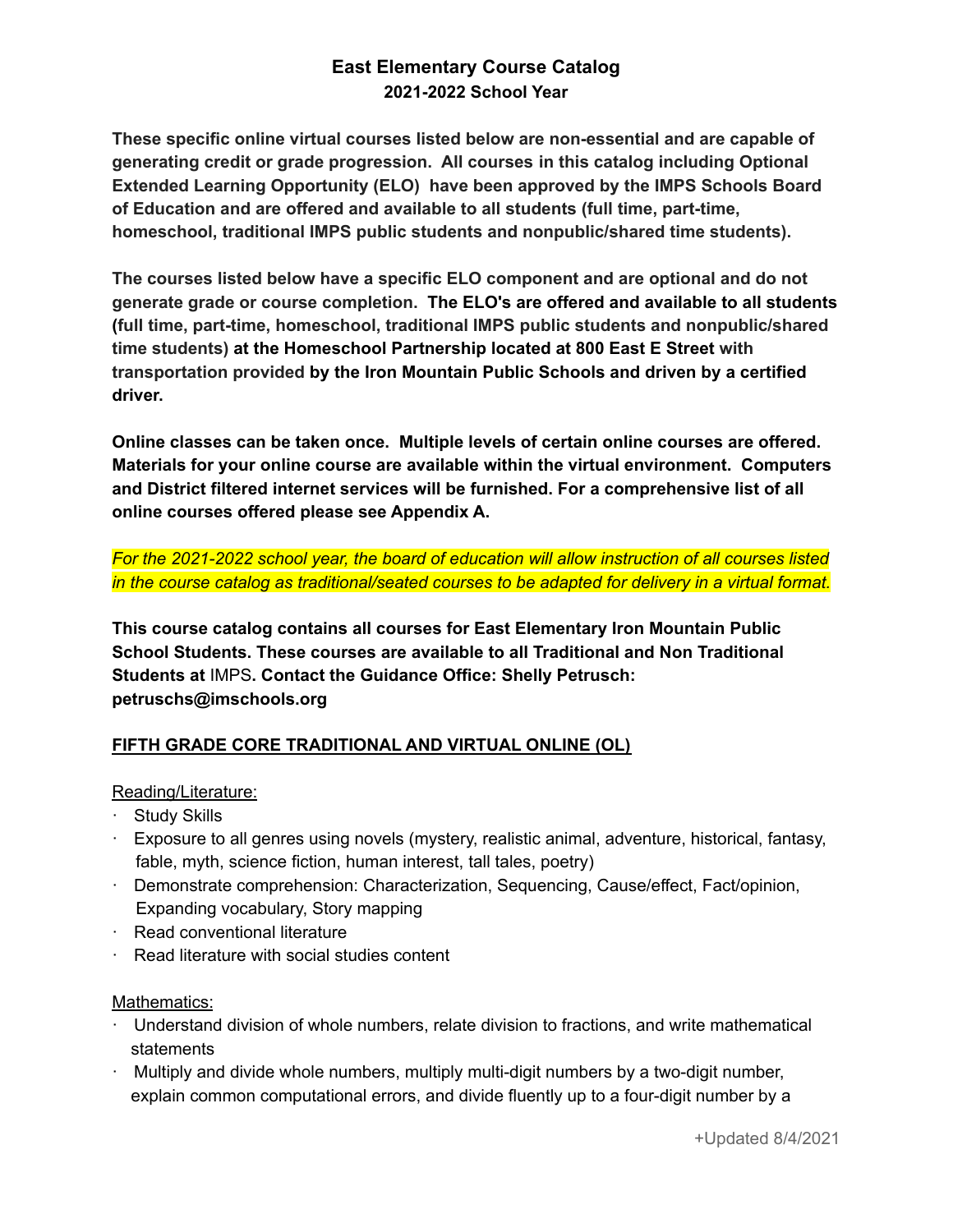two-digit number

- · Prime factorizations of whole numbers, express in exponential notation and understand that whole numbers can be expressed as a product of primes.
- · Understand meaning of decimals, fractions, and percentages, the magnitude of ones, tenths, and hundredths, percentages as parts out of 100, use % notations and express a part of a whole as a percentage
- · Understand fractions as division statements; find equivalent fractions; multiply and divide fractions, add and subtract fractions using common denominators; multiply and divide by powers of ten; solve applied problems with fractions; express, interpret, and use rations; find equivalences
- $\cdot$  Know, and convert among, measurements units within a given system; find areas of geometric shapes using formulas; understand the concept of volume
- · Know the meaning of angles, and solve problems about geometric shapes
- · Construct and interpret line graphs; find and interpret mean and mode for a given set of data
- · Algebra concepts and skills; algebraic expressions

# Social Studies

· Students will focus primarily on the study of the early history of the United States, through the Westward Expansion, Geography, Economics, and Civic Responsibility are included in this study. People of the Americas, North America Explorers, Colonization, American Revolution, Structure of the U.S. Government, Westward Expansion, Core Democratic Values

# Science:

- · Scientific Method
- · Micro Worlds: Magnification/field of view, Using microscopes, preparing slides, Discovering everyday objects at microscopic levels, Discovering living organisms, Atoms and molecules
- · Plants: Cells, Basic structure and function of plants, Life Cycle of a flowering plant, Photosynthesis, Respiration, Producers, Consumers, Decomposers
- · Classifying Animals: Invertebrates/Vertebrates, Animal Kingdom
- · Sounds: vibration, pitch, intensity, sound waves, ear tuning forks
- · Electricity: Static electricity, current electricity, build series/parallel circuit, magnets
- · Laws of Motion: Gravitational force and space
- · Machines: Simple, Complex, Compound
- · States of Matter: Chemical Reactions, Periodic Table
- · Presenting Functional Inventions: science fair
- · Solar Energy: Solar Ovens
- · Weather and Atmosphere

# **SIXTH GRADE CORE TRADITIONAL AND VIRTUAL ONLINE (OL)**

# Reading/Literature:

- · Word Recognition and Word Study: Sentence structure, word analysis, reading strategies
- · Narrative Text: Character analysis, style, dialogue plot, themes, imagery
- Informational Text: Analyze genre, recognizing patterns, text features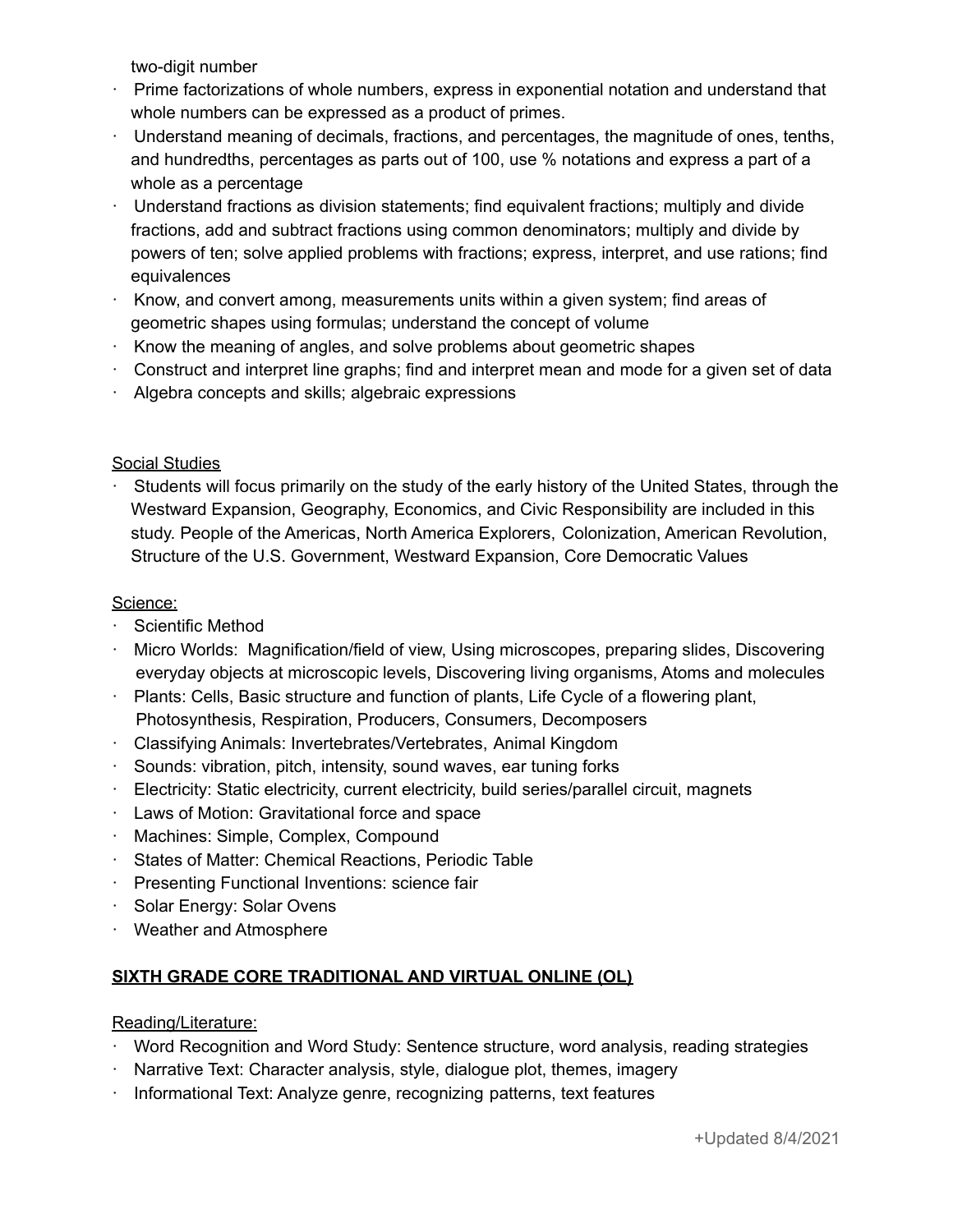- · Comprehension: Prior knowledge, summarization, universal themes, truths, principles, application of knowledge from Social Studies and Science
- · Metacognition: Self monitoring strategies, comparison of standards
- Reading Attitude: Reading on their own, enthusiasm

# Mathematics:

- · Place value with decimals
- · Rounding
- $\cdot$  Addition, subtraction, multiplication, and division with decimals
- · Addition and subtraction of fractions
- · Multiplication and division of fractions
- · Converting fractions and decimals
- · Understanding integers
- · Using exponents
- · Calculating rates
- · Finding percentages
- · Graphing on the coordinate plane
- · Writing expressions, and equations using variables
- · Solving equations
- · Converting with measurement systems
- · Finding volume and surface area
- · Understanding probability
- · Understanding and applying basic geometric properties
- · Problem Solving

# Social Studies

- Students will focus primarily on the study of the Western Hemisphere, which includes history, geography, and economics. Core democratic values are studied throughout the curriculum
- · Five themes of geography: location, place, human environmental relationships, movement, and region
- · Map Skills: latitude and longitude scale, elevation, projection, terminology, types of maps, graphics, timelines
- · Canada: history
- · Canada: maritime provinces
- · Canada: Ontario and Quebec
- · Canada: prairie provinces
- · Canada: British Columbia and territories
- · Modern Canada
- · Mexico: Indian civilizations, historical development, geography, climate, economics, cultural influences
- · Central America: history, geography, climate, population, economics, governments, current issues
- · South America: Northern and Andean countries, Southern Cone, Brazil history, Indian Civilizations, Spanish conquest, geography, climate, economics, government, and current issues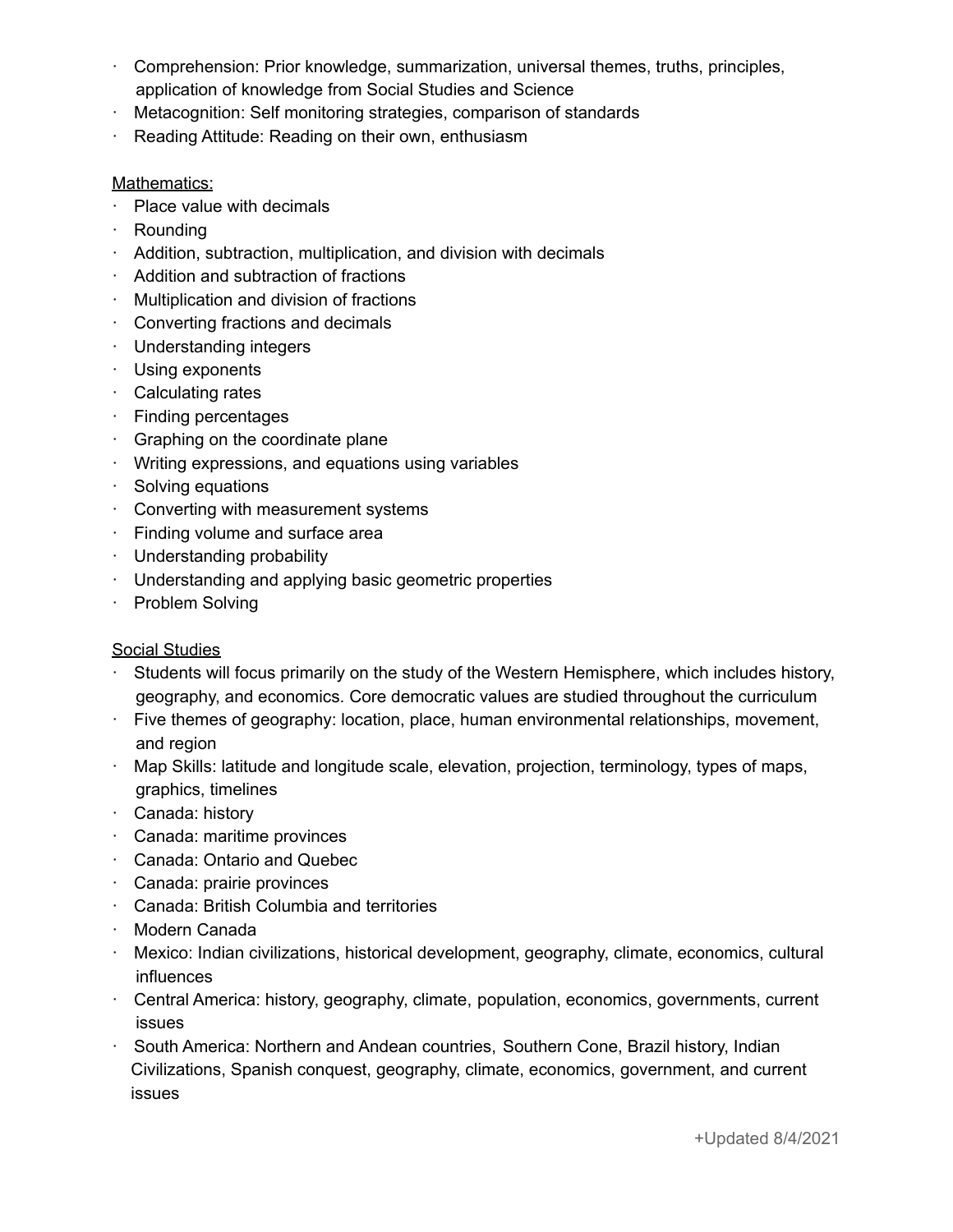- · Caribbean: history, geography, economics, cultural diversity, current issues
- · Economics
- · Core democratic Values

# Science:

- · Scientific method and problem solving
- · Kinetic and potential energy
- · Ecosystems
- · Geologic time
- · Landforms and the solid Earth
- · Rocks, minerals, and soil
- · Plate tectonics

# **SPECIALS (Traditional)**

- Music
- Band
- $\bullet$  P.E.
- Art

# **Specials/Elective/Non Essential (Traditional and Non-Traditional) (ONLINE)**

**These specific online virtual courses are non-essential and available to all traditional and non traditional students enrolled through Iron Mountain Public Schools. These courses below are an alternative and exchange to any Specials/Elective/Non Essential (Traditional and Non-Traditional). Online Virtual Courses Generate Course Grade, Course Completion and FTE.**

**Students interested in taking an online virtual course must see the School Guidance Counselor for the listing of courses available and the registration materials. Contact the Guidance Office: Shelly Petrusch: petruschs@imschools.org**

**The following specific Online Virtual Courses Generate Course Grade, Course Completion and FTE. Computers and District filtered internet service furnished and available. Only the Online Virtual Course generates grade, completion and FTE.**

**The following specific Online Virtual Courses have an Optional Extended Learning Opportunity (ELO) component with transportation available upon request. Please see ELO Transportation Documentation. Optional Extended Learning Opportunity components are OPTIONAL and do not generate grade, course completion or FTE.**

**Extended Learning Opportunities Transportation**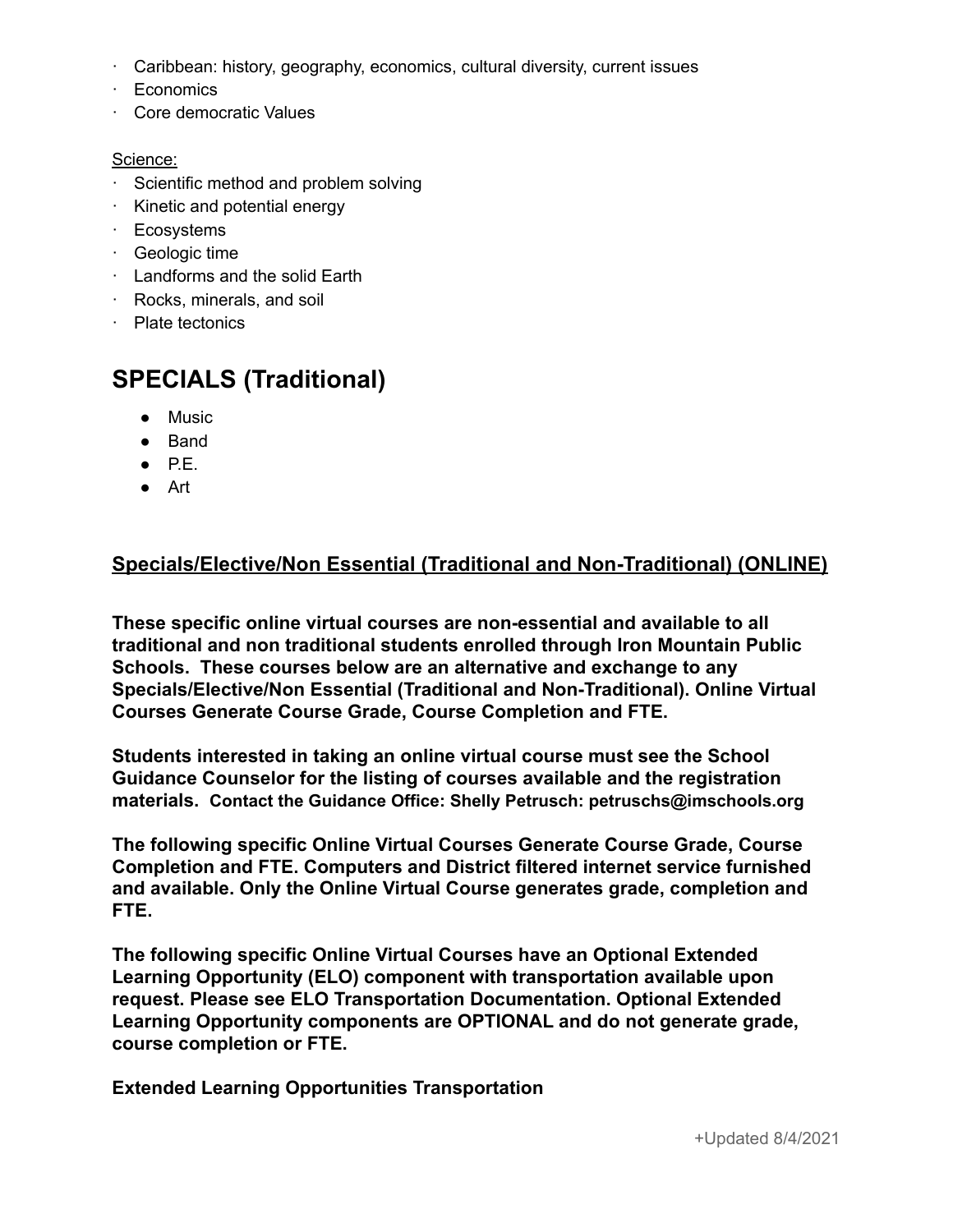**Iron Mountain Public Schools will provide transportation to the Iron Mountain Homeschool Partnership located at 800East E Street to students who attend North Elementary School of the Arts, East Elementary, Central Middle School, and Iron Mountain High School to attend Iron Mountain Homeschool Partnership Extended Learning Opportunities. A vehicle that is owned by Iron Mountain Public Schools and driven by a certified driver will provide transportation.**

**Online Classes can be taken once. Multiple levels of certain courses are offered. Materials for your online course are available within the virtual environment. Computers and District filtered internet service furnished.**

**Iron Mountain Teachers of Record are responsible for the content, delivery, quality and assessment components of the online virtual courses within the established time frame.**

**ONLINE VIRTUAL COURSES are Anytime Anywhere any Place.**

**If interested in any Online Virtual course and/or the OPTIONAL ELO component, contact Contact the Guidance Office: Shelly Petrusch: petruschs@imschools.org**

**PHYSICAL EDUCATION**

**Elementary Phy. Ed. 5 (Online) 58035** Grade:5 **Online Virtual Course Vendor:** Schoology and Edmentum **Online Virtual Course Term:** Semester or Full Year **Optional** ELO (non credit, non grade, non course completion, non FTE generating) Location: East, **Optional** ELO (non credit, non grade, non course completion, non FTE generating) Time: Thursday 2:00-3:15

Teacher of Record: Samantha Roberts

Elementary PE grade level specific covers the knowledge, experience, and opportunity to develop skills in more than one conditioning activities and fitness exploration. This course covers standards in Elementary and does not have any prerequisites.

**Physical Education and Health 6 (Online) 58036** Grade 6 **Online Virtual Course Vendor**: Schoology and Edmentum **Online Virtual Course Term:** Semester or Full Year **Optional** ELO (non credit, non grade, non course completion, non FTE generating) **Location:** East **Optional** ELO (non credit, non grade, non course completion, non FTE generating) **Time:** Thursday 12:30-1:45

Teacher of Record: Matt Wonders

This health and fitness course combines the Health and Fitness components to cover topics like nutrition, stress management, substance abuse prevention, disease prevention, active fitness, physical activity, and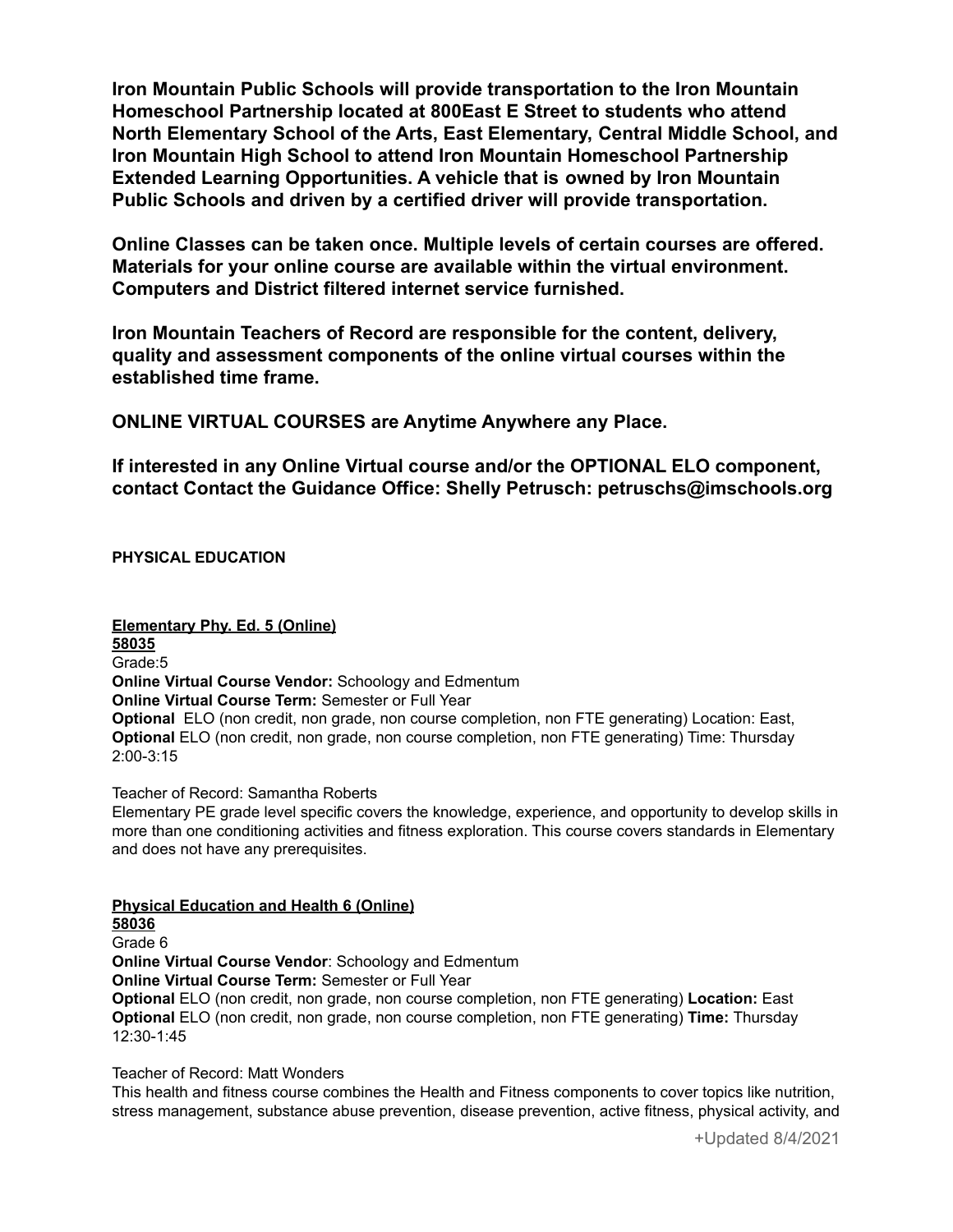exercise guidelines with the intention of conveying the importance of life-long wellness habits.This is a course that covers standards for Elementary and does not have any prerequisites.

#### **MUSIC**

**Music 5 (Online) 55135** Grade: 5 **Online Virtual Course Vendor:** Schoology **Online Virtual Course Term:** Semester or Full Year **Optional** ELO (non credit, non grade, non course completion, non FTE generating) Location: East, **Optional** ELO (non credit, non grade, non course completion, non FTE generating) Time:Thursday 9:00-3:15

#### Teacher of Record: Dawn Kranz

This Music grade level specific course emphasizes theory application, exploring musical compositions, understanding music as creative expression and communication, and refining the ability to discern and critique musical compositions. This is a continuation course that covers standards in Elementary and does not have any prerequisites.

#### **General Music 5 (Online)**

**55136** Grade: 5

**Online Virtual Course Vendor:** Schoology

**Online Virtual Course Term:** Semester or Full Year

**Optional** ELO (non credit, non grade, non course completion, non FTE generating) Location: East, **Optional** ELO (non credit, non grade, non course completion, non FTE generating) Time:Thursday 9:00-10:00

#### Teacher of Record: Dawn Kranz

This music grade level specific course emphasizes group concepts of music. Students will learn the basics of movement, rhythm, group singing, listening, music games, and group drumming This is a course that covers standards in Elementary and does not have any prerequisites.

#### **Music 6 (Online)**

**55136** Grade: 6 **Online Virtual Course Vendor:** Schoology **Online Virtual Course Term:** Semester or Full Year **Optional** ELO (non credit, non grade, non course completion, non FTE generating) Location: East, **Optional** ELO (non credit, non grade, non course completion, non FTE generating) Time:Thursday Thursday 9:00-3:15

#### Teacher of Record: Dawn Kranz

This Music grade level specific course emphasizes theory application, exploring musical compositions, understanding music as creative expression and communication, and refining the ability to discern and critique musical compositions. This is a course that covers standards in Elementary and does not have any prerequisites.

**ART**

**Art Crafts 5 (online) 55165**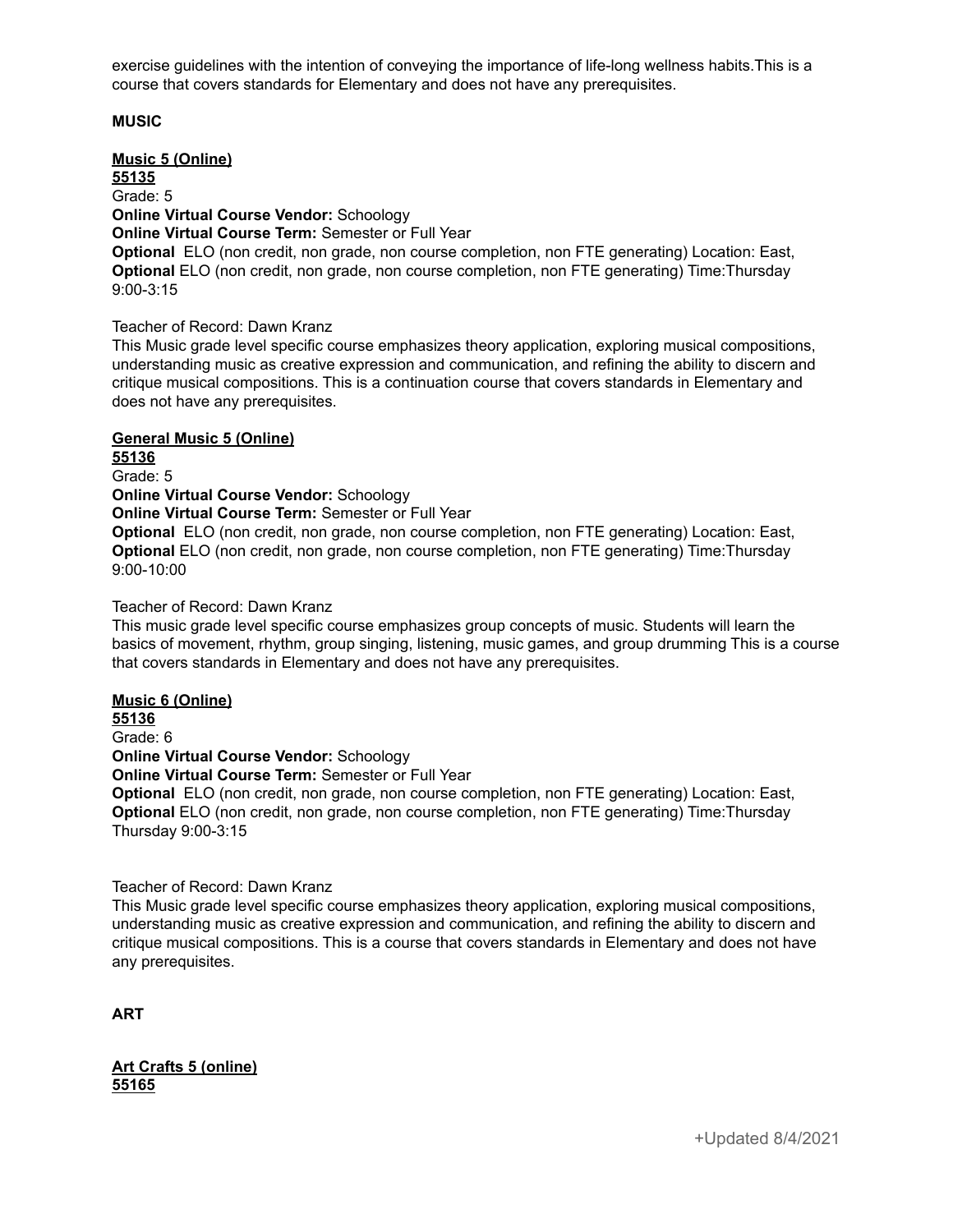Grade: 5

**Online Virtual Course Vendor:** Schoology

**Online Virtual Course Term:** Semester or Full Year

**Optional** ELO (non credit, non grade, non course completion, non FTE generating) Location: East, **Optional** ELO (non credit, non grade, non course completion, non FTE generating) Time: Thursday 12:30-1:45

Teacher of Record: Samantha Roberts

Art Crafts online courses teach the same lessons as Creative Art—Comprehensive courses, but do so with a focus on crafts. This course focuses on only one type of craft with specific mediums such as food art. This is a continuation course that covers standards in Elementary and does not have any prerequisites.

# **Art 5 (online)**

**55185** Grade: 5

**Online Virtual Course Vendor:** Schoology and Lincoln Learning

**Online Virtual Course Term:** Full Year

**Optional** ELO (non credit, non grade, non course completion, non FTE generating) Location: East, **Optional** ELO (non credit, non grade, non course completion, non FTE generating) Time: Thursday 10:30-11:45

#### Teacher of Record: Samantha Roberts

Art is a grade level specific online course that introduces and reinforces students' understanding in the forms of art. Helping them form an aesthetic framework. Through this framework they can process, judge, and critique art. These courses also explore the place and significance of art in their current society. This is a course that covers standards in Elementary and does not have any prerequisites.

#### **Art 6 (online)**

**55186**

Grade: 6

**Online Virtual Course Vendor:** Schoology and Lincoln Learning

**Online Virtual Course Term:** Semester or Full Year

**Optional** ELO (non credit, non grade, non course completion, non FTE generating) Location: East, **Optional** ELO (non credit, non grade, non course completion, non FTE generating) Time: Thursday 2:00-3:15

#### Teacher of Record: Kristin Stanchina

Art is a grade level specific online course that introduces and reinforces students' understanding in the forms of art. Helping them form an aesthetic framework. Through this framework they can process, judge, and critique art. These courses also explore the place and significance of art in their current society.. This is a course that covers standards in Elementary and does not have any prerequisites.

# **Visual Arts 6 (online)**

**55199**

Grade: 6

**Online Virtual Course Vendor:** Schoology and Edmentum

**Online Virtual Course Term:** Semester or Full Year

**Optional** ELO (non credit, non grade, non course completion, non FTE generating) Location: East, **Optional** ELO (non credit, non grade, non course completion, non FTE generating) Time: Thursday 12:30-1:45

Teacher of Record: Kristin Stanchina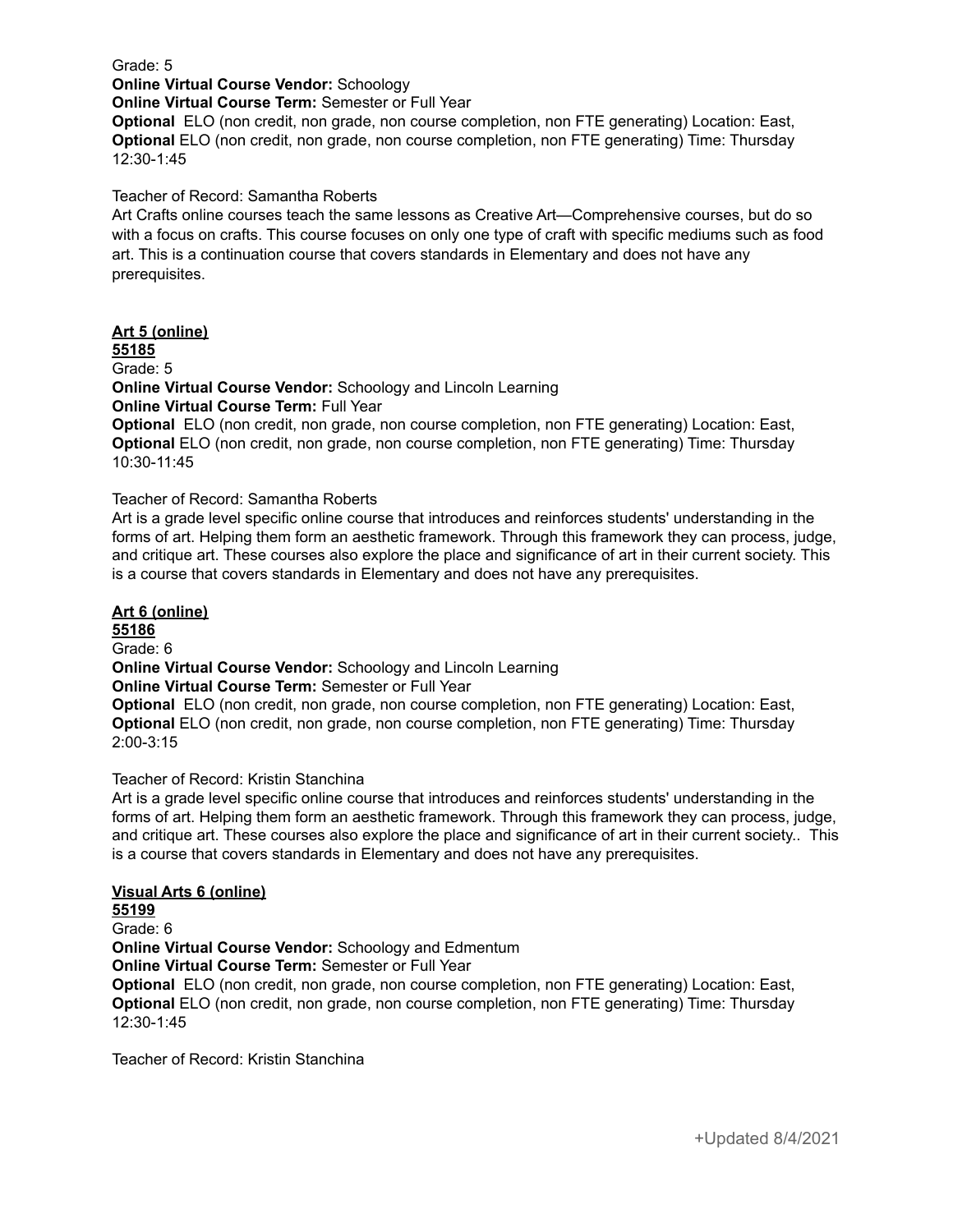Visuals Art online will introduce and reinforce students' understanding in the forms of art and to familiarize themselves with the different types of visual arts including graphic design and illustration This is a course that covers standards in Elementary and does not have any prerequisites

### **Culinary Arts 6 (online)**

**72202** Grade: 6 **Online Virtual Course Vendor:** Schoology and Edmentum **Online Virtual Course Term:** Semester or Full Year **Optional** ELO (non credit, non grade, non course completion, non FTE generating) Location: East, **Optional** ELO (non credit, non grade, non course completion, non FTE generating) Time: Thursday 10:30-11:45

#### Teacher of Record: Samantha Roberts

Intro to Culinary Arts & Nutrition provides an understanding of food's role in society, instruction in how to plan and prepare meals, experience in the proper use of equipment and utensils, and background on the nutritional needs and requirements for healthy living. Young chefs will explore current career opportunities in the food industry. This is a course that covers standards in Elementary and does not have any prerequisites.

#### **Photography 6 (online)**

**55167**

**Grade: 6 Online Virtual Course Vendor**: Schoology and Edmentum

**Online Virtual Course Term:** Semester or Full Year

**Optional** ELO (non credit, non grade, non course completion, non FTE generating) **Location:** East **Optional** ELO (non credit, non grade, non course completion, non FTE generating) **Time:** Thursday: 12:30-1:45

#### Teacher of Record: Kristin Stanchina

Digital Photography focuses on the foundations of photography including the mechanics of cameras, how to operate a camera, and the application of the artistic techniques of taking photographs. Students will explore a range of skills needed to reflect on and refine.This is a course that covers standards in Elementary and does not have any prerequisites.

#### **TECHNOLOGY**

**Educational Technology 5 (online) Grade: 5 60001 Online Virtual Course Vendor:** Schoology and Code.org **Online Virtual Course Term:** Semester or Full Year **Optional** ELO (non credit, non grade, non course completion, non FTE generating) Location: East, **Optional** ELO (non credit, non grade, non course completion, non FTE generating) Time: Thursday 10:30-11:45

#### Teacher of Record: Samantha Roberts

Technology enhances the knowledge and ability to use computers and technology efficiently. Course content includes the various uses of computers in modern society. This is a course that covers standards in Elementary and does not have any prerequisites.

#### **Educational Technology 6 (online) Grade: 6 60001**